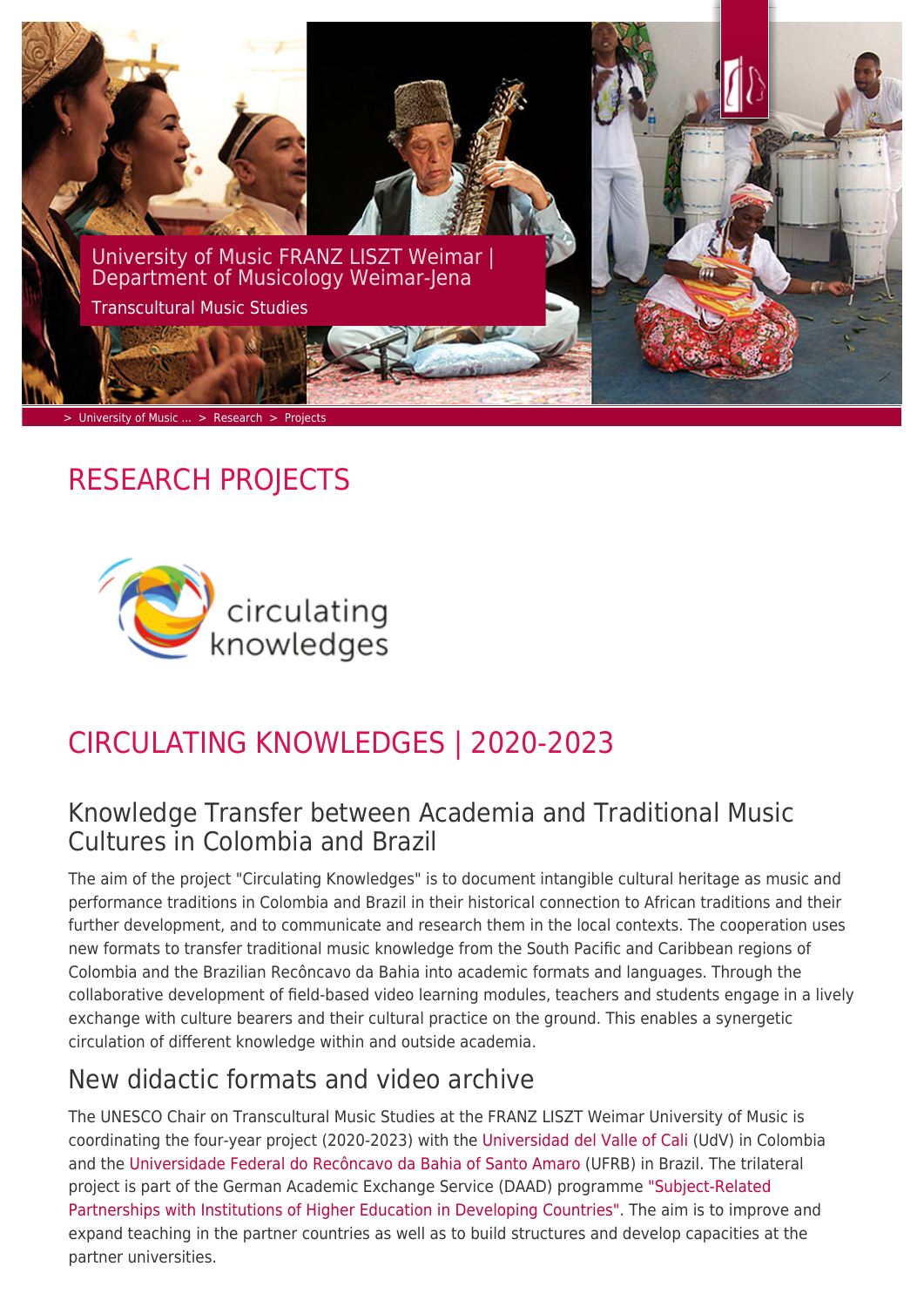## Sustainable study programmes

Numerous symposia, seminars and excursions are planned within the framework of the DAAD project, as well as the establishment and expansion of archives. A four-day international conference will be organised in Weimar for the final evaluation and dissemination of the project results to a wider academic audience from Europe and abroad (2/2023).

**Sponsor**: German Academic Exchange Service (DAAD) **Partners**: Universidad del Valle of Cali (UdV), Faculty of Music, Colombia and Universidade Federal do Recôncavo da Bahia of Santo Amaro (UFRB), Centre for Culture, Languages and Applied Technologies, Brazil

# APPLIED MUSICOLOGY - JEWISH AND ARABIC MUSIC | 2020-2021

#### **Caravan Orchestra**

A core objective of the research project "Applied Musicology - Jewish and Arabic Music" is to make transcultural processes visible by means of a common repertoire of Jewish, Ottoman and Arabic music and its application in the project "Caravan Orchestra & Choir".

The Caravan project will be funded by the Thuringian Ministry of Science in 2020 and 2021 because of its accompanying scientific programme designed for artistic sustainability. At the same time, musical cultural heritage is being created here, with Thuringia as its venue and dissemination centre.

### Preservation and digitisation

In addition, a digital archive of the music of the Caravan Orchestra (Yiddish Summer Weimar) will be created in connection with the digitisation strategy of the state of Thuringia. The securing and recording of the metadata of the film and sound recordings is intended to make them accessible not only for the benefit of the university and its artistic and pedagogical courses of study, but also for musicology in general, Jewish studies, Arabic studies and related disciplines such as German studies, history and ethnology.

## Jewish life and Jewish heritage in Thuringia

In the Thuringian theme year 2021 "Jewish Life and Jewish Heritage in Thuringia", the Caravan Orchestra project will be given new opportunities to perform in the Free State and also nationwide. Furthermore, workshops and lectures are planned, which in addition and in close coordination with the [Chair of the](https://www.hfm-weimar.de/geschichte-der-juedischen-musik/der-lehrstuhl/) [History of Jewish Music](https://www.hfm-weimar.de/geschichte-der-juedischen-musik/der-lehrstuhl/) will become the subject of courses at the university.

**Sponsor**: Thuringian Ministry of Economy, Science and Digital Society **Partner**: University of Haifa, School of Music, Haifa (Israel)

Prof. Dr. Tiago de Oliveira Pinto reports in the LISZT Magazine on "The Caravan Orchestra as a cooperation with Haifa University and the Yiddish Summer Weimar".

LISZT Magazine (N° 17, April 2020), article "Building Bridges", p. 56-57

[:::To the article:::](https://www.hfm-weimar.de/fileadmin/Musikwissenschaft/TMS/HfM_Weimar_LISZT_Magazin_No_17_2020_Caravan_Orchestra.pdf) (in German)

[:::Films:::](http://caravanorchestra.eu/video/)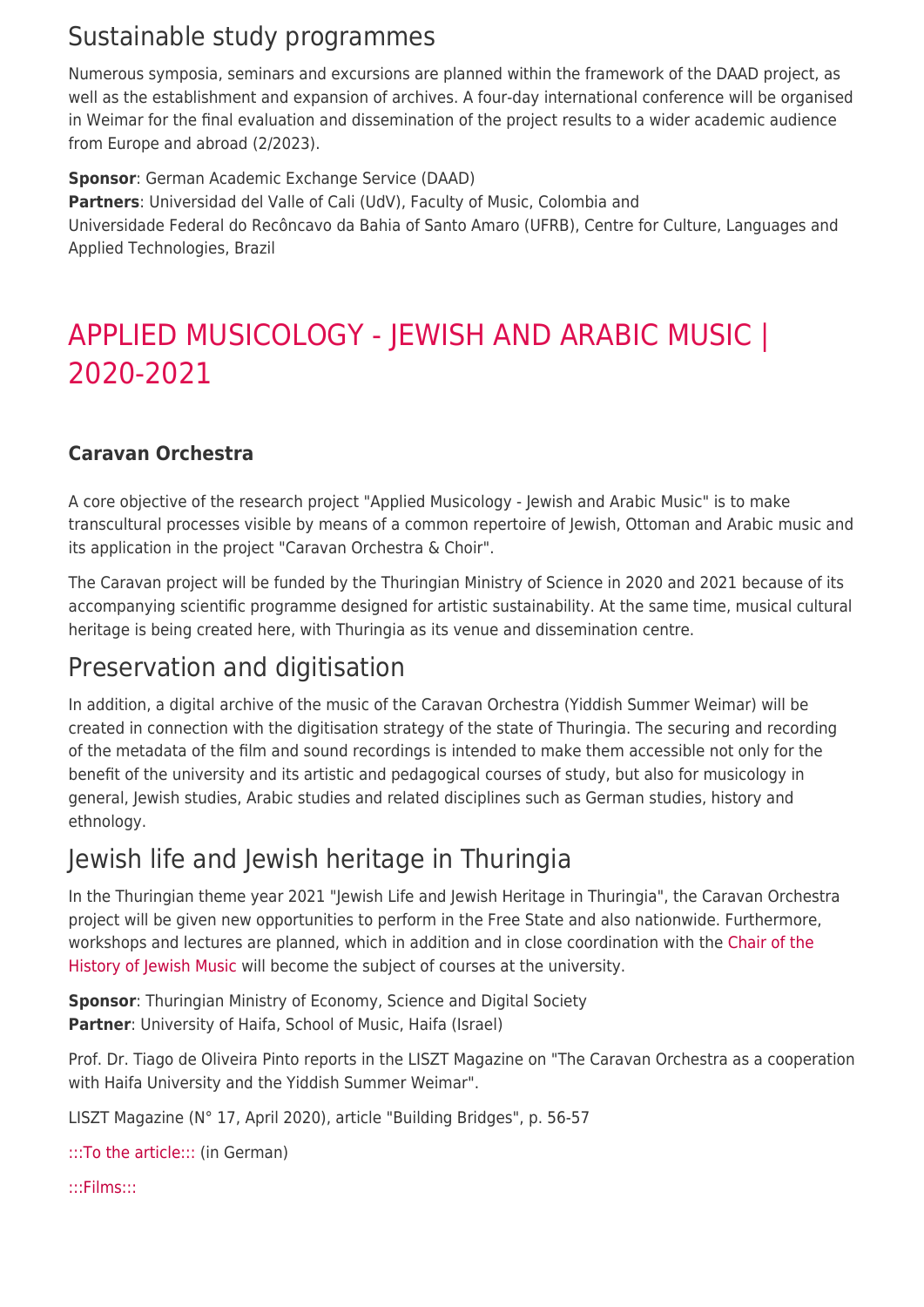#### ▶ RTA Music Archive | 2018

# RTA MUSIC ARCHIVE | 2018

The aim of the project funded by the Federal Foreign Office is to preserve the [Music archive of Radio](http://www.amrc-music.org/en/afghanistan-music-research-centre/archives/the-hoerburger-collection/) [Television Afghanistan](http://www.amrc-music.org/en/afghanistan-music-research-centre/archives/the-hoerburger-collection/) (RTA) in Kabul.

The cooperation between the [Afghanistan Music Research Centre](http://www.amrc-music.org/en/afghanistan-music-research-centre/) (AMRC) and Radio Television Afghanistan (RTA), which has been in place since the "Safar" project (2012-2016), aims to open up, make accessible and secure the still existing largest and culturally very valuable collection of RTA from the heyday of Afghan music for science and research.

### Securing and digitising the music archive

Systematically archiving and making available the few collections that still exist offers the Afghan population access to aspects of their own identity that have been a central part of their cultural memory for generations. Archival projects can become an important pillar of a civil society. They represent an important cultural heritage of Afghanistan, which is, however, always at risk due to the security situation in Afghanistan.

## Digitisation and metadata capture

In 2016, the FRANZ LISZT Weimar University of Music and the RTA broadcaster signed a Memorandum of Understanding on archival cooperation. The AMRC supports the RTA partners in digitising and capturing the metadata of the music archive's records, which are subsequently made accessible for research and scholarship on the DISMARC database (DIScovering Music ARChives). One of the project goals in 2018 was the optimisation and refinement of the metadata table for the RTA Music Archive to an international standard (based on the "Dublin Core Extended").

#### [:::More information:::](http://www.amrc-music.org/en/afghanistan-music-research-centre/archives/the-hoerburger-collection/)

**Sponsors**: Federal Foreign Office and Embassy of the Federal Republic of Germany Kabul **Partner**: Afghanistan National Institute of Music (ANIM), Kabul (Afghanistan) **Supporters**: [see listing](http://www.amrc-music.org/en/partners-supporters/)

■ South Africa | 2016-2017

# SOUTH AFRICA | 2016-2017

Funded by the German Federal Foreign Office, the UNESCO Chair on Transcultural Music Studies carried out the project "Music and Intangible Cultural Heritage South Africa" in cooperation with South African partner institutions. These included [Fort Hare University](http://www.ufh.ac.za/faculties/social-sciences/departments/music) in East London (South Africa) and the [International Library of African Music](https://www.ru.ac.za/ilam) at Rhodes University in Grahamstown.

## Music and Intangible Cultural Heritage in South Africa

The aim is to transfer knowledge in the field of documentation and preservation of intangible cultural heritage in South Africa. To this end, a digital archive database is being set up jointly. This includes sound, image and film archives from endangered, mostly private sound, photography and video collections in Africa and Europe.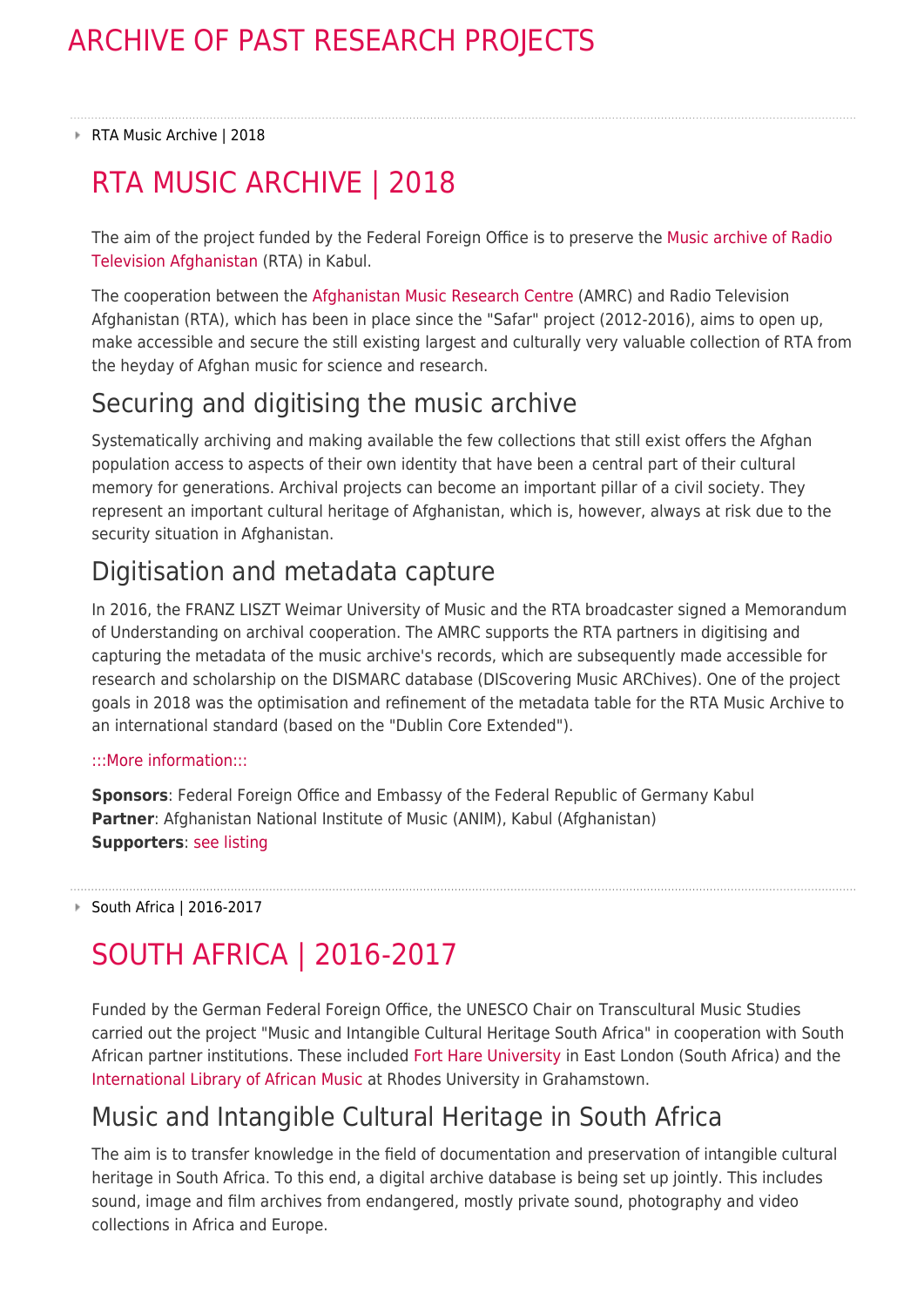## Digital archive database

In addition, a UNESCO dossier on music-related intangible cultural heritage in South Africa was published by means of new documentation produced jointly during field research.

#### **Sponsor**: German Federal Foreign Office

**Partners**: Fort Hare University, Department of Music, East London (South Africa); International Library of African Music (ILAN), Rhodes University, Grahamstown (South Africa)

Safar | 2012-2016

# SAFAR | 2012-2016

Afghanistan has suffered immense losses of national, material and immaterial cultural treasures as a result of the ongoing conflict situations. "Safar" is a joint project of the FRANZ LISZT School of Music Weimar and the Afghanistan National Institute of Music (ANIM) in Kabul, funded by the German Federal Foreign Office.

### A musical journey

The cooperation on Afghanistan's music and cultural identity, which has existed at the department since 2012, promotes the preservation and protection of the country's traditional musical culture in various projects.

The project ["Safar"](http://www.amrc-music.org/en/safar/) ('safar' means 'journey') supports Afghan musicians in cultivating their musical tradition, preserving and passing on the rich knowledge. It revives mutual cultural (self-)understanding between Afghanistan and Germany. In this way, already existing cultural connections between Afghanistan and Germany are revived and expanded. Since 2012, concerts with Afghan and German musicians have been held alternately in Germany and Afghanistan.

# Afghanistan Music Research Centre

In autumn 2014, the FRANZ LISZT Weimar University of Music and Kabul University signed a [Memorandum of Understanding.](http://www.amrc-music.org/en/afghanistan-music-research-centre/partners-in-education/partnership-agreements) The [Afghanistan Music Research Centre](http://www.amrc-music.org/en/afghanistan-music-research-centre/) (AMRC) was founded at the Chair of Transcultural Music Studies (TMS) of the Institute of Musicology Weimar-Jena. The aim of the AMRC is to document this unique diversity and make it accessible to a broad public in Germany and Afghanistan through concerts, lectures, workshops and [publications.](http://www.amrc-music.org/en/afghanistan-music-research-centre/research/publications) This also includes the creation of teaching and learning materials for the dissemination of Afghan music. The AMCR cooperates with partner organisations in Germany and abroad and uses musicological work in the fields of music education, collaborative research, archiving and music management to sustainably strengthen Afghan music culture. An important pillar of the AMRC is the preservation of the culturally extremely valuable [Music archive of Radio Television Afghanistan](http://www.amrc-music.org/en/afghanistan-music-research-centre/archives/the-hoerburger-collection/) (RTA) in Kabul.

Further information at: [amrc-music.org](http://www.amrc-music.org/en/home)

**Sponsors**: Federal Foreign Office and Embassy of the Federal Republic of Germany Kabul **Partner**: Afghanistan National Institute of Music (ANIM), Kabul (Afghanistan) **Supporters**: [see listing](http://www.amrc-music.org/en/partners-supporters/)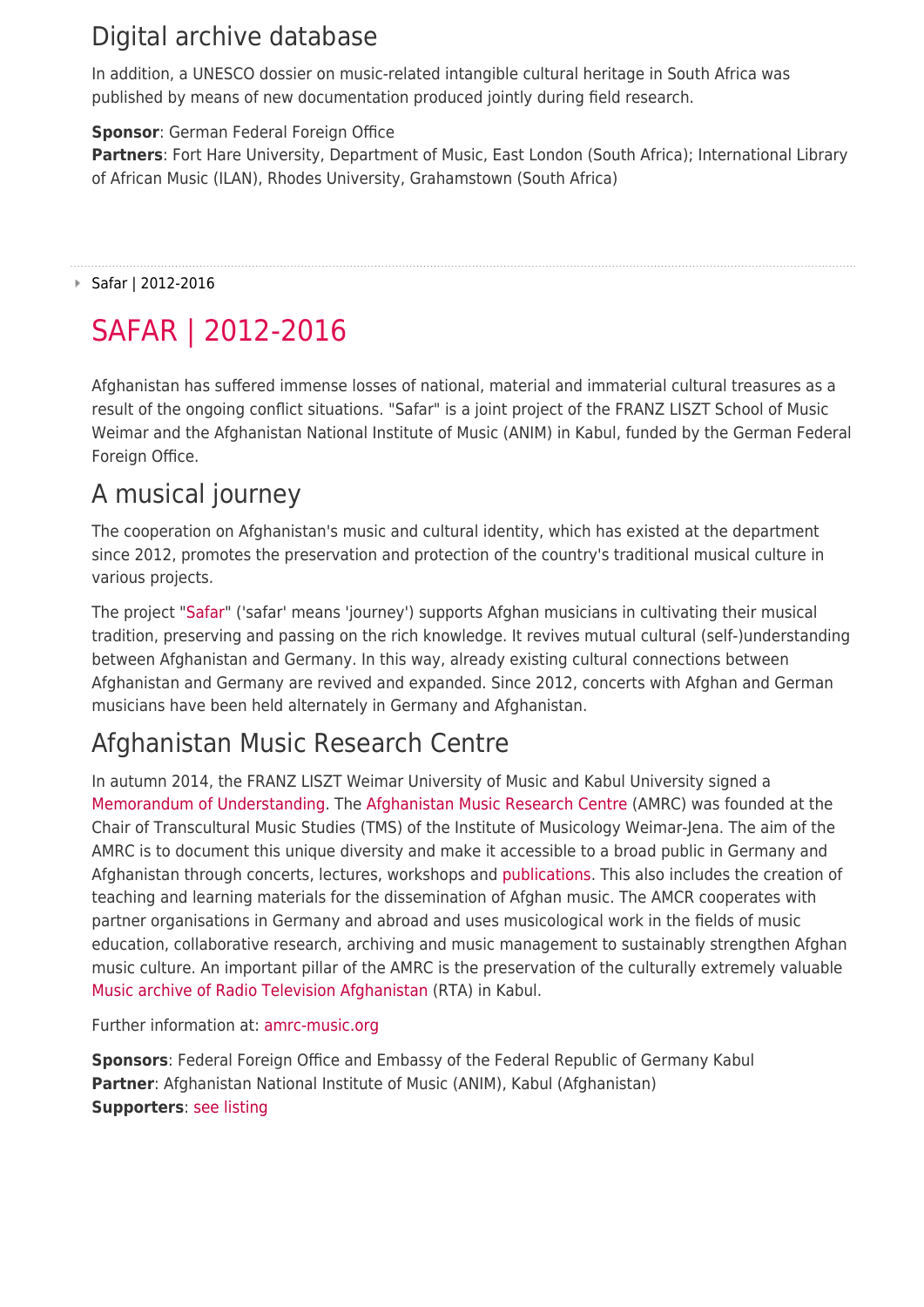#### GUZO | 2015-2016

# GUZO | 2015-2016

The aim of the "GUZO" project, which is funded by the German Federal Foreign Office, is to document Ethiopia's historical musical traditions and bring them into dialogue with the present.

### GUZO

Together with one of Africa's best-known jazz pianists, the Ethiopian Samuel Yirga from Addis Ababa, the team of the Chair on Transcultural Music Studies went in search of the origins of an ancient music rich in tonal diversity in 2015 and 2016. Musicians and music researchers were accompanied by filmmaker Dirk van den Berg (Rome/Berlin). Yirga calls his life project "GUZO" (journey), a journey that will take musicians, music researchers and filmmakers through a breathtaking country with three climate zones and an altitude gradient of 5000 metres.

[:::Film Cultural Preservation Worldwide: "GUZO" The Roots of Ethiopian Music::](https://www.youtube.com/watch?v=-1ITZQ8jRcA): (Project presentation Federal Foreign Office)

#### GUZO North

"GUZO North - The Origins of Music in Ethiopia: Gondar Region" is part of the overall "GUZO" project jointly developed by the contractual partners. In addition to the engagement with selected music masters and the cooperation with the Department of Culture of the [University Bahir Dar](https://bdu.edu.et), one focus was on the film documentation of the most important Timket (Epiphania) festival, which has been declared a UNESCO World Heritage Site. The scientific-artistic film documentation of the historical musical traditions of Ethiopia was made within the framework of the cultural preservation of East Africa. In the film "GUZO North", the team of international musicologists (Prof. Dr Tiago de Oliveira Pinto, Dr Getie Gelaye und Dr Timkehet Teffera) meets Azmari, Ethiopian "troubadours" in the Amhara region, who musically convey sometimes highly political content off the cuff, and experience the orthodox epiphany festival "Timket" in the old imperial city of Gondar.

**Sponsor**: Federal Foreign Office **Partner**: University Bahir Dar, Bahir Dar (Ethiopia)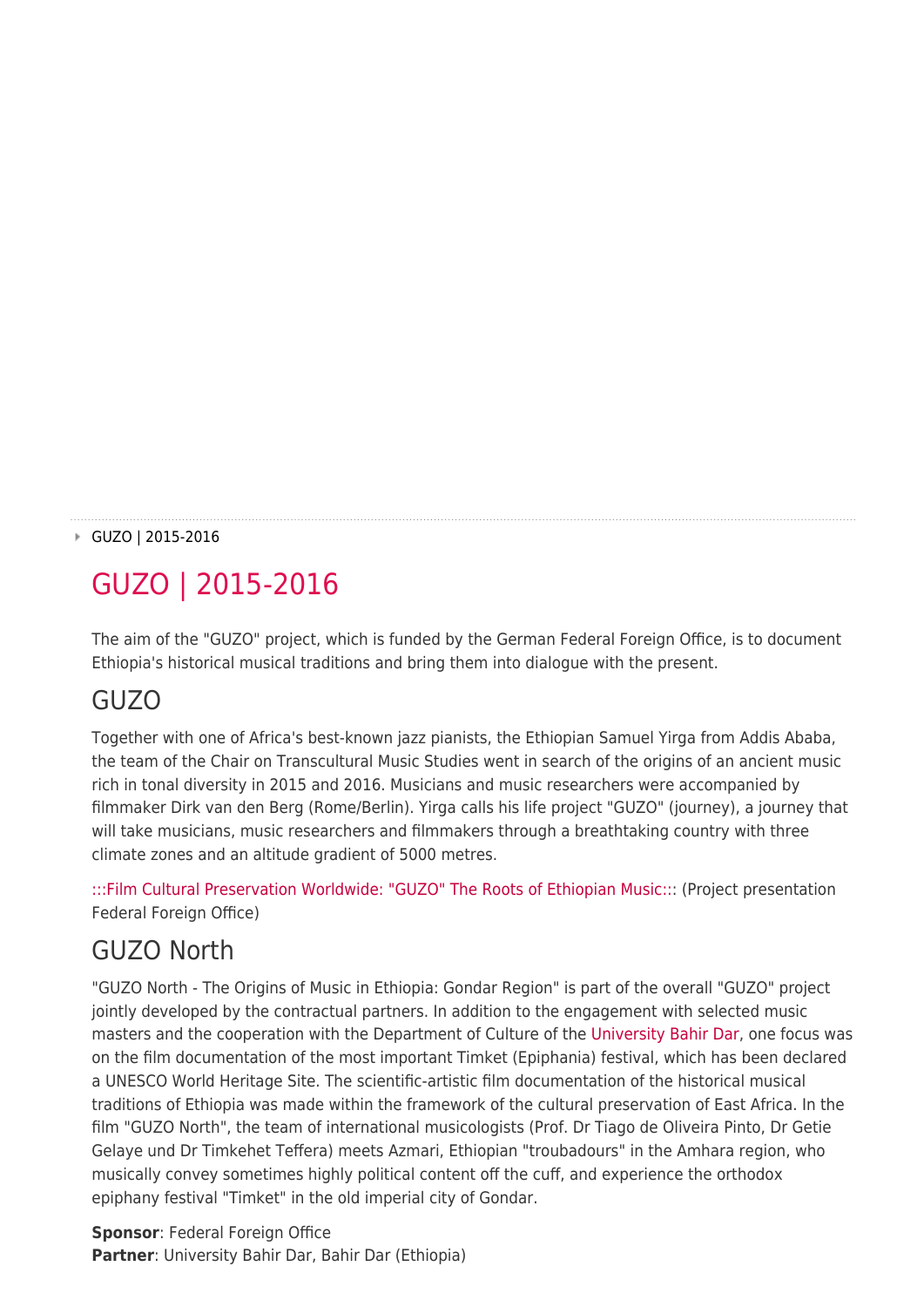[:::More on the Cultural Preservation Programme of the Federal Foreign Office:::](https://www.auswaertiges-amt.de/en/aussenpolitik/themen/kulturdialog/09-kulturerhalt)

#### **Film documentary "GUZO - The search for the origins of Ethiopian Music" (10 min)**

Project idea: Samuel Yirga Scientific supervision: Prof. Dr Tiago de Oliveira Pinto Film production: Dirk van den Berg

#### **Film documentary "GUZO North" (30 min)**

Director: Dirk van den Berg Camera: Henrik Sauer BVK, Olivia Furtwängler Editing: Johanna Fastenau, Dirk van den Berg Production: André Helfers Production assistance: Julie Pageler Production: [OutreMer Film GBR](https://www.outremerfilm.com)